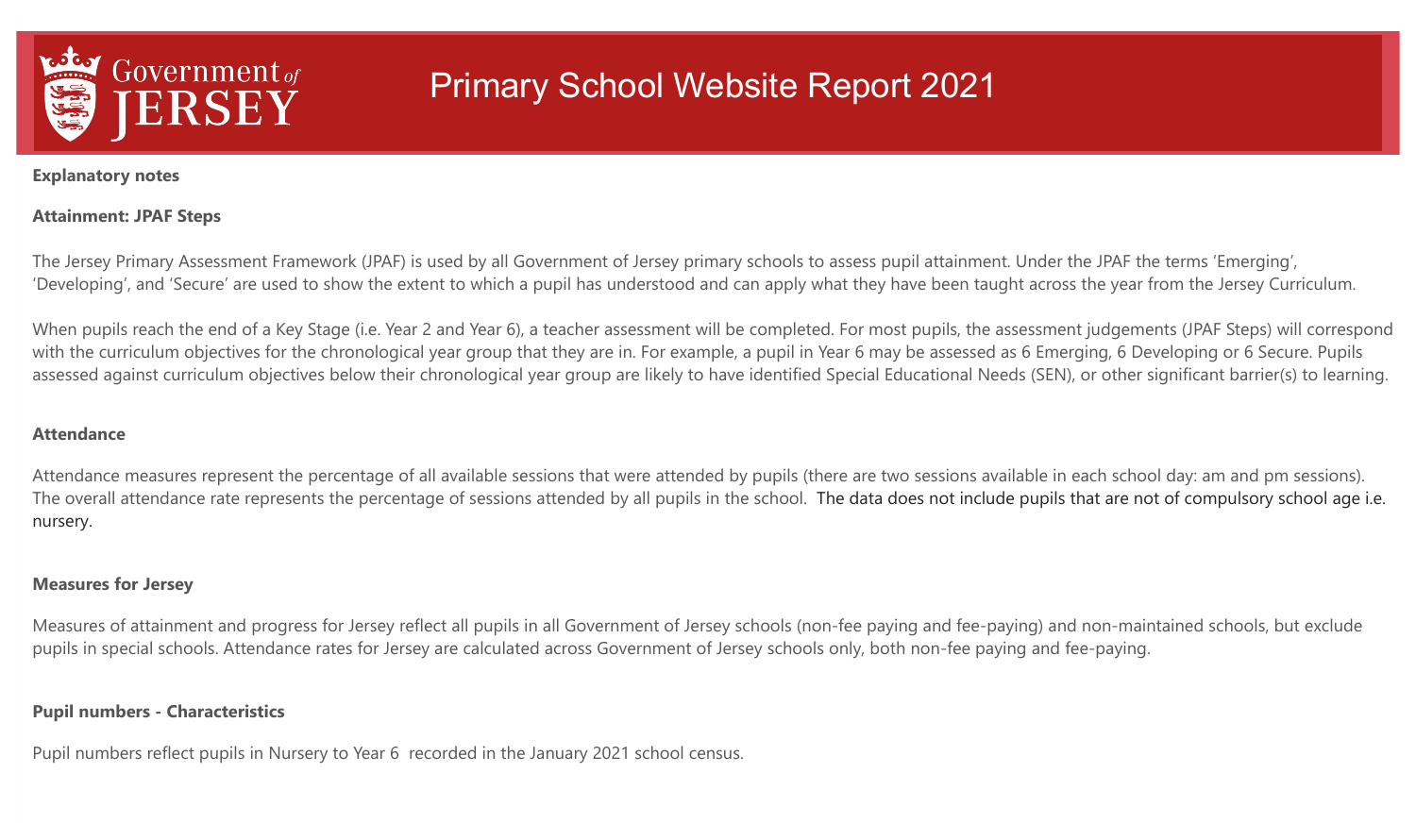

## **Characteristics**

Samarès School

Mike McDermott Head Teacher



Gender







Special Educational Need



OM OF

● ENG ● POR ● POL ● Other

● No ● SEN Support ● Record of Need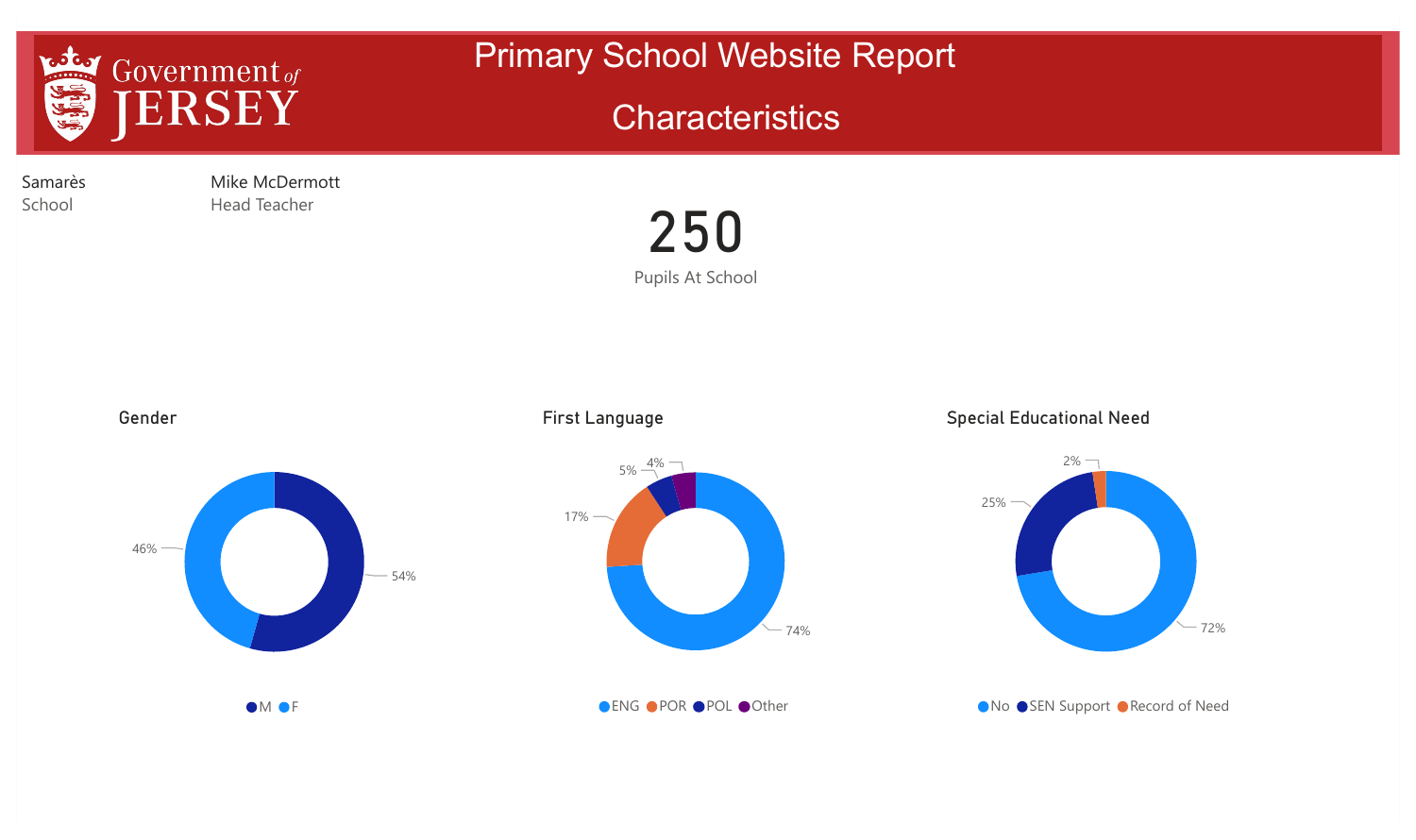

School Attendance Rate

# Primary School Website Report

## **Attendance**

Attendance measures represent the percentage of all available sessions that were attended by pupils (there are two sessions available in each school day: am and pm). The overall attendance rate represents the percentage of sessions attended by all pupils in the school. The data does not include pupils that are not of compulsory school age i.e. nursery.

Please note: School attendance rates have been adjusted to account for the impact of the pandemic (school closures, isolating and shielding).



### Jersey Attendance Rate

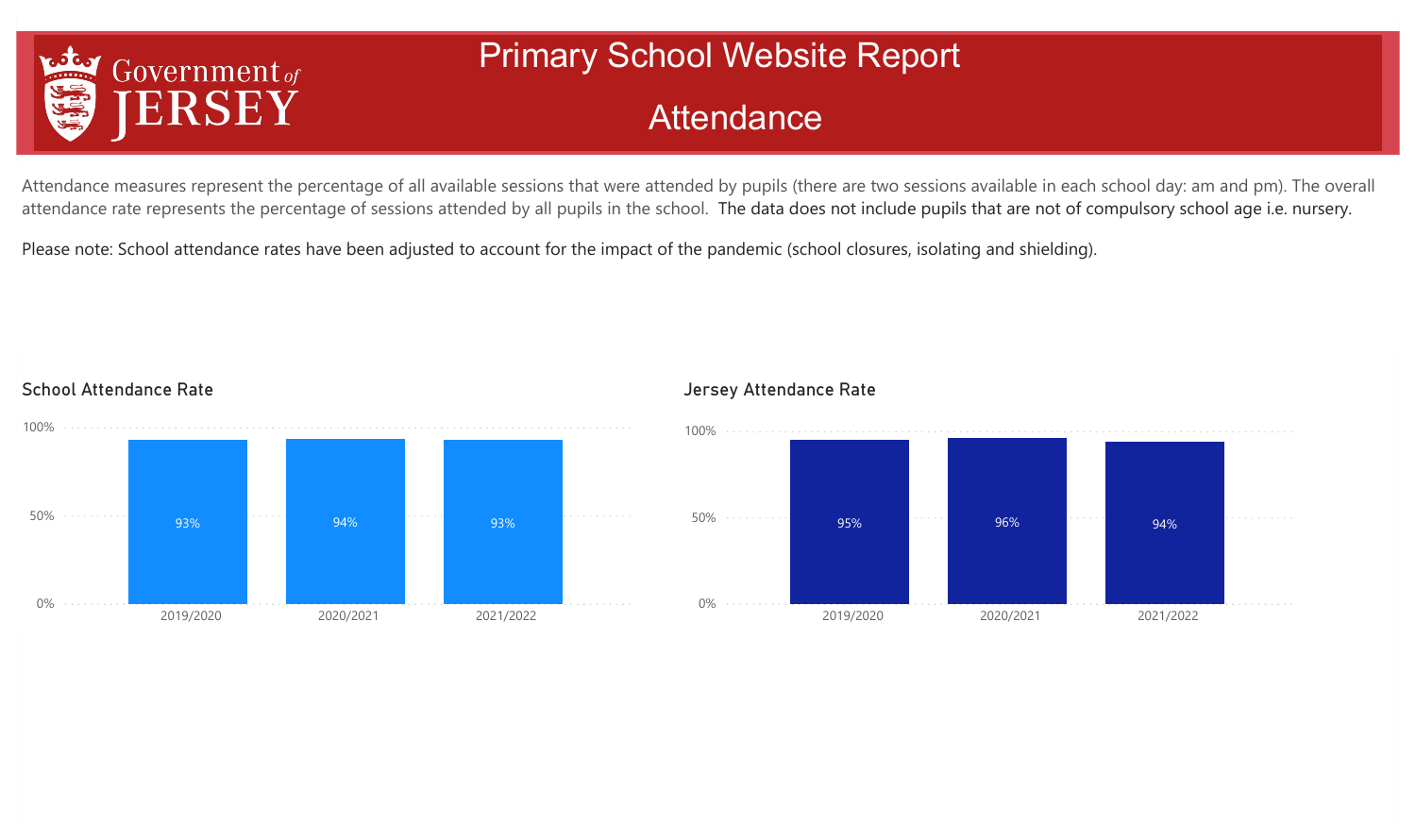

# End of KS1 attainment (Yr2)

Under the JPAF, the terms 'Emerging', 'Developing', and 'Secure' are used to show the extent to which a pupil has understood and can apply what they have been taught at the end of each academic year. For most pupils, the assessment judgements will correspond with the curriculum objectives for the chronological year group that they are in. For example, a pupil in Year 2 may be assessed as 2 Emerging, 2 Developing or 2 Secure. Pupils assessed against curriculum objectives below their chronological year group are likely to have identified Special Educational Needs (SEN), or other significant barrier(s) to learning.

| <b>Reading</b><br>75% | of pupils at | Samarès were assessed as Developing or Secure within their Year Group at the end of KS1. This compares to    | 88% across all schools    |
|-----------------------|--------------|--------------------------------------------------------------------------------------------------------------|---------------------------|
| <b>Writing</b>        |              |                                                                                                              |                           |
| 68%                   | of pupils at | Samarès were assessed as Developing or Secure within their Year Group at the end of KS1. This compares to    | 84%<br>across all schools |
| <b>Mathematics</b>    |              |                                                                                                              |                           |
| 82%                   | of pupils at | were assessed as Developing or Secure within their Year Group at the end of KS1. This compares to<br>Samarès | 87%<br>across all schools |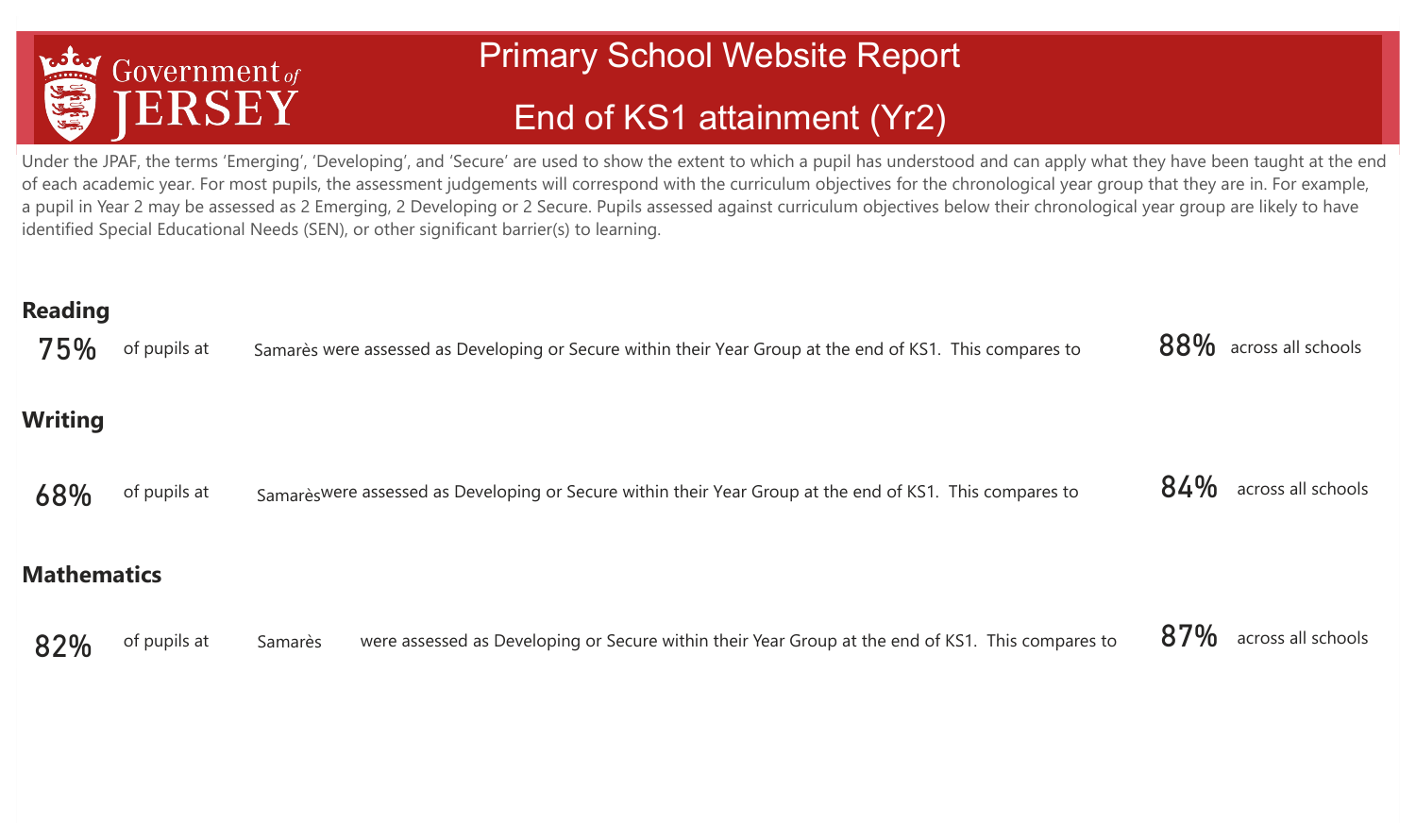

# End of KS2 attainment (Yr6)

Under the JPAF, the terms 'Emerging', 'Developing', and 'Secure' are used to show the extent to which a pupil has understood and can apply what they have been taught at the end of each academic year. For most pupils, the assessment judgements will correspond with the curriculum objectives for the chronological year group that they are in. For example, a pupil in Year 6 may be assessed as 6 Emerging, 6 Developing or 6 Secure. Pupils assessed against curriculum objectives below their chronological year group are likely to have identified Special Educational Needs (SEN), or other significant barrier(s) to learning.

### **Reading**

95% of pupils at Samarès were assessed as Developing or Secure within their Year Group at the end of KS2. This compares to 87% across all schools

### **Writing**

83% of pupils at Samarès were assessed as Developing or Secure within their Year Group at the end of KS2. This compares to

86% across all schools

### **Mathematics**

93% of pupils at Samarès were assessed as Developing or Secure within their Year Group at the end of KS2. This compares to

86% across all schools